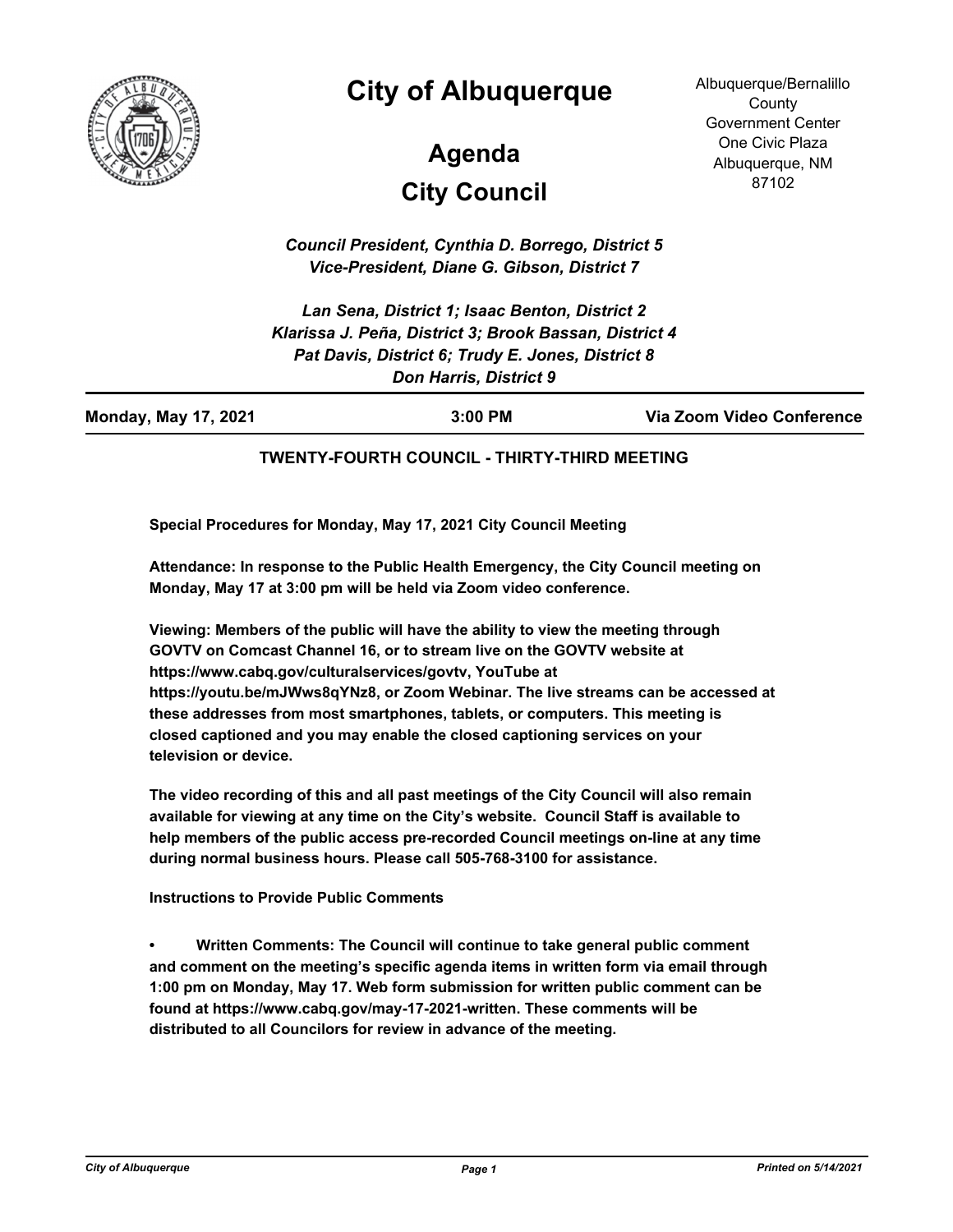**• Virtual, Live Comments: The Council will take general public comment on any topic, including agenda items, from up to a maximum of 20 people, on a first-come first-serve basis. To provide real time verbal public comment over Zoom, participants must sign up for public comment by 1:00 pm on Monday, May 17. The sign-up sheet can be accessed at this link: https://www.cabq.gov/may-17-2021-live. Participants have the ability to select if they require Spanish language interpretation when signing up.**

 **o Note: Participants must sign up for public comment with the Zoom username or phone number that you will use to enter the Zoom meeting so that you can be identified when accessing the meeting. Persons who do not provide this information will not be allowed into the meeting, but may still view the meeting via the YouTube live link or through GOVTV.**

**• Participants will be an Attendee in the Zoom Webinar until the public comment period begins. The Zoom moderator will move you into the meeting room as Panelist when it's your turn to provide public comments.** 

 **o Access the Zoom waiting room by following this link, entering the room information manually, or by calling in via telephone:** 

- **https://cabq.zoom.us/j/96650156296**
- **Webinar ID: 966 5015 6296**
- **(669) 900-6833 // 96650156296#**

 **o Participants will be able to view the meeting via Zoom while waiting for public comments, but participants can also watch on YouTube live or GOVTV.**

**• Once called upon for public comment, the participants will be able to unmute themselves and turn on their camera.**

**• If you are also watching on YouTube or GOVTV, please note that the online stream lags approximately 10 seconds behind the Zoom meeting. Please mute or pause the online stream once you are in the Zoom meeting room to avoid feedback between the Zoom meeting room and the online broadcast.**

**• Public comment will be limited to 1 ½ minutes, which starts when you begin speaking. You will be informed when your time has concluded, at which point your microphone will be muted and your camera will be turned off.**

**• Participants will be moved back to Attendee of Webinar once your comment period has ended.**

**Public Comment ground rules:**

**• Each participant has 1 ½ minutes to present.**

**• Comments are to be addressed to the Councilors only, through the Council President.**

**• Any disruptive conduct will result in removal from the Zoom meeting room.**

#### **1. ROLL CALL**

## **2. MOMENT OF SILENCE**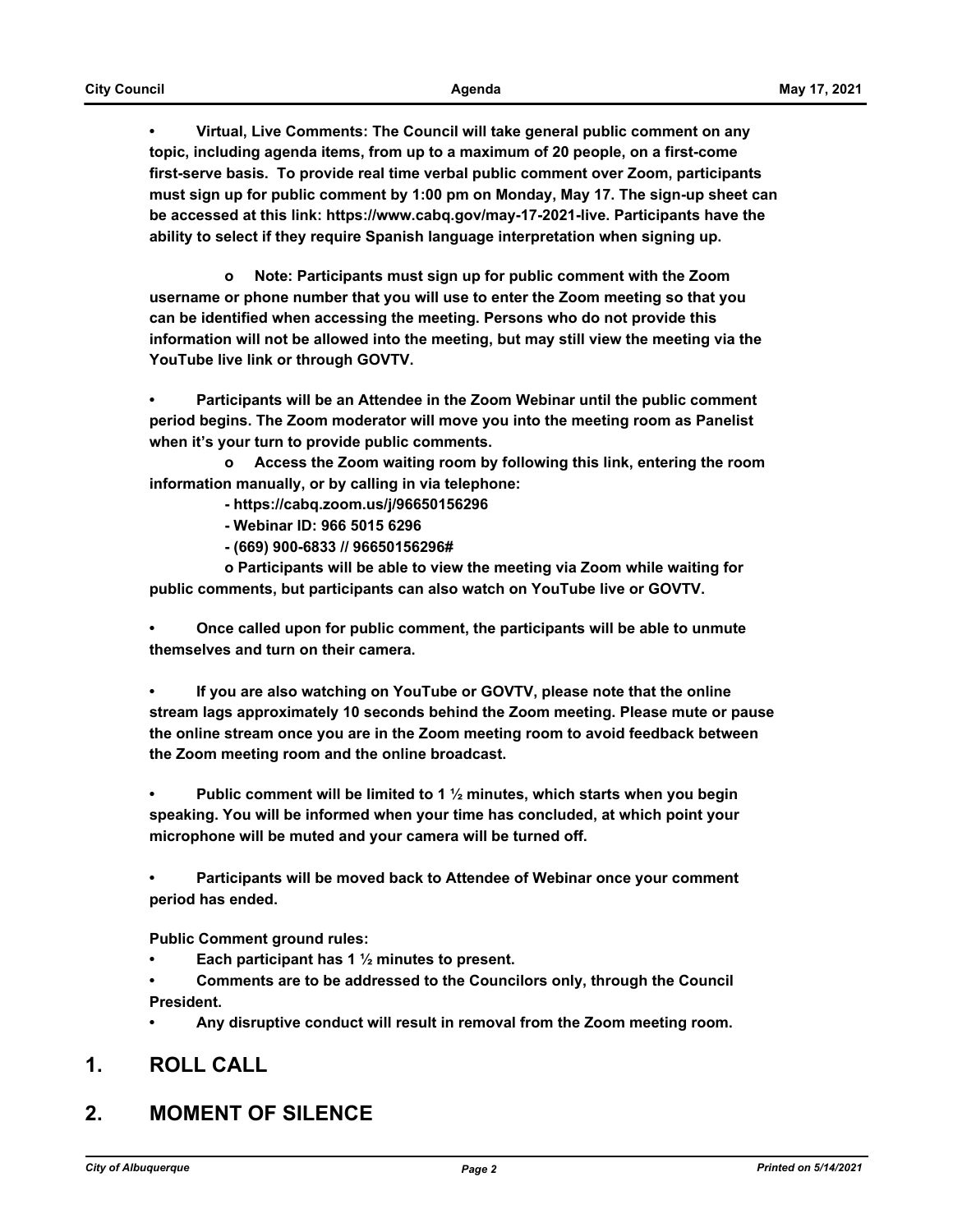**Pledge of Allegiance in English and Spanish and any other language as determined by the Council**

#### **3. PROCLAMATIONS & PRESENTATIONS**

- **4. ECONOMIC DEVELOPMENT DISCUSSION**
- **5. ADMINISTRATION QUESTION & ANSWER PERIOD**
- **6. APPROVAL OF JOURNAL**

**May 3, 2021**

#### **7. COMMUNICATIONS AND INTRODUCTIONS**

#### **8. REPORTS OF COMMITTEES**

**Finance and Government Operations Committee - May 10, 2021**

**Public Safety Committee - May 11, 2021**

**Land Use, Planning and Zoning Committee - May 12, 2021**

**Committee of the Whole - May 13, 2021**

## **9. CONSENT AGENDA: {Items may be removed at the request of any Councilor}**

- **\*a.** [EC-21-322](http://cabq.legistar.com/gateway.aspx?m=l&id=/matter.aspx?key=12435) Lease Agreement between MW Development LLC, and the City of Albuquerque
- **b.** [EC-21-333](http://cabq.legistar.com/gateway.aspx?m=l&id=/matter.aspx?key=12457) Mayor's appointment of Ms. Laura L. Harris to the Biological Park Board
- **c.** [EC-21-334](http://cabq.legistar.com/gateway.aspx?m=l&id=/matter.aspx?key=12458) Mayor's re-appointment of Dr. Karl Horak to the Biological Park Board

#### **10. GENERAL PUBLIC COMMENTS**

**Please refer to the statement "Special Procedures for May 17, 2021 City Council Meeting" at the beginning of the Council Agenda.**

#### **11. ANNOUNCEMENTS**

## **12. PUBLIC HEARINGS: {Appeals, SAD Protest Hearings}**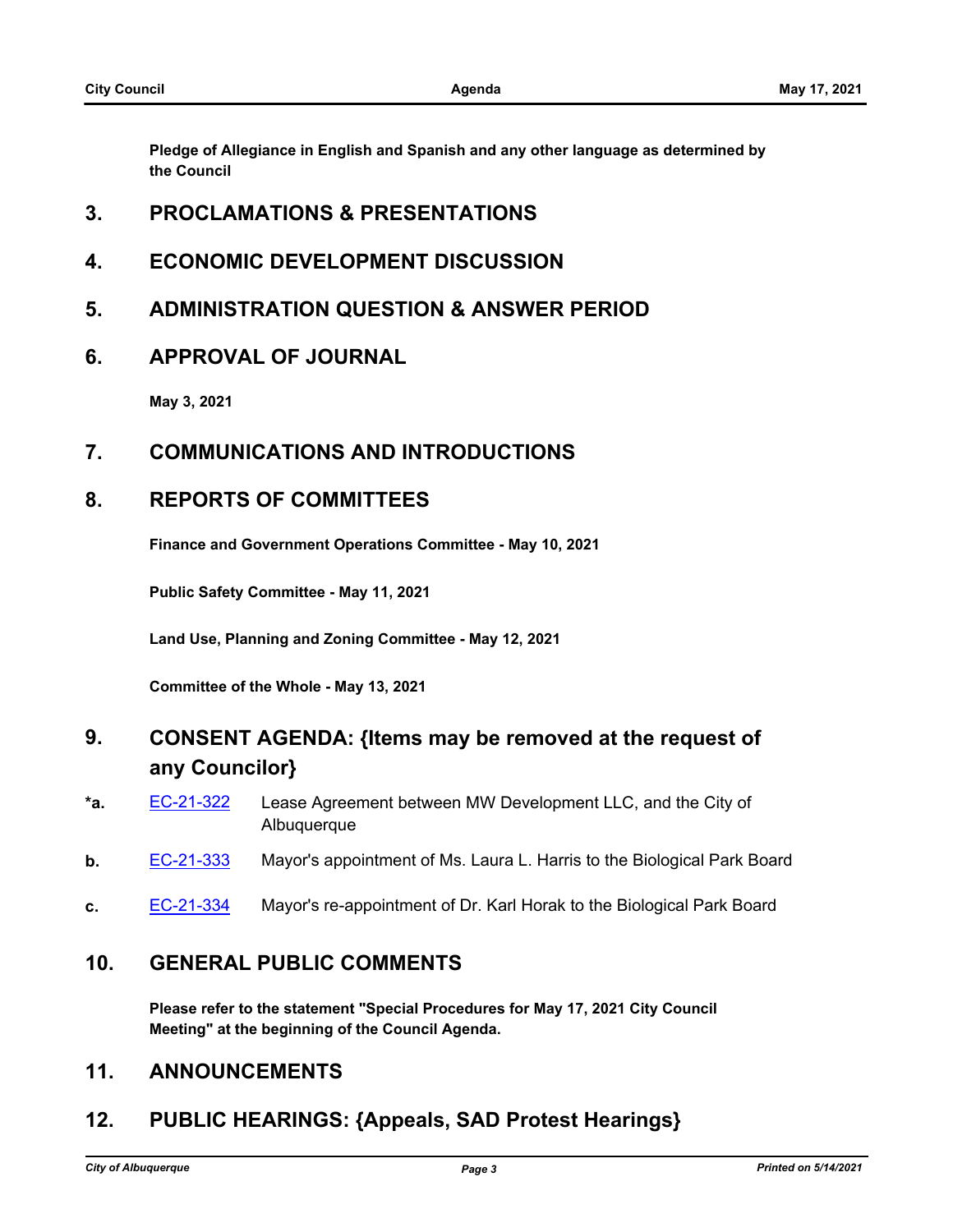## **13. APPROVALS: {Contracts, Agreements, and Appointments}**

**a.** [OC-21-32](http://cabq.legistar.com/gateway.aspx?m=l&id=/matter.aspx?key=12454) Selection of the City Auditor

## **14. FINAL ACTIONS**

- **a. [O-20-18](http://cabq.legistar.com/gateway.aspx?m=l&id=/matter.aspx?key=12013)** Imposing A Municipal Gasoline Tax Of Two Cents Per Gallon Conditional Upon Voter Approval; Dedicating The Revenue Generated By The Municipal Gasoline Tax To Rehabilitate Public Streets And Roadway Systems For The Benefit Of The City (Benton)
- **\*b.** [O-21-61](http://cabq.legistar.com/gateway.aspx?m=l&id=/matter.aspx?key=12459) Amending The City Of Albuquerque Charter, Article XIII; Repealing Voter ID Requirements For Municipal Elections (Peña and Benton, by request)

*[The intent is to defer O-21-61 to the June 7, 2021 Council meeting.]*

- **c.** [R-21-132](http://cabq.legistar.com/gateway.aspx?m=l&id=/matter.aspx?key=12328) A Nuisance, Substandard Dwelling Or Structure In Need Of Abatement At 5912 Sweet Water Dr NW Within The City Limits Of Albuquerque, New Mexico Is So Ruined, Damaged And Dilapidated As To Be A Menace To The Public Comfort, Health, Peace Or Safety And That It Is To Be Required To Be Removed (Sena)
- **\*d.** [O-21-50](http://cabq.legistar.com/gateway.aspx?m=l&id=/matter.aspx?key=12347) Amending Chapter 2, Article 11, Of The Revised Ordinances Of Albuquerque, The "City Budget Ordinance" Relating To The Preparation And Adoption Of The Annual Operating Budget Of The City (Davis, Benton)
- **\*e.** [R-21-147](http://cabq.legistar.com/gateway.aspx?m=l&id=/matter.aspx?key=12428) C/S Appropriating Funds For Operating The Government Of The City Of Albuquerque For Fiscal Year 2022, Beginning July 1, 2021 And Ending June 30, 2022; Adjusting Fiscal Year 2021 Appropriations; And Appropriating Capital Funds (Peña)
- **\*f.** [R-21-148](http://cabq.legistar.com/gateway.aspx?m=l&id=/matter.aspx?key=12429) Establishing One-Year Objectives For The City Of Albuquerque In Fiscal Year 2022; To Meet Five-Year Goals (Peña, by request)
- **\*g.** [R-21-157](http://cabq.legistar.com/gateway.aspx?m=l&id=/matter.aspx?key=12450) Approving The Request And Authorizing The Use Of Direct Funding Available From The American Rescue Plan Act Of 2021 For The Purposes Of Pandemic Response, Pandemic Recovery Investments, And Support For Vulnerable Populations (Peña)

## **15. OTHER BUSINESS: {Reports, Presentations, and Other Items}**